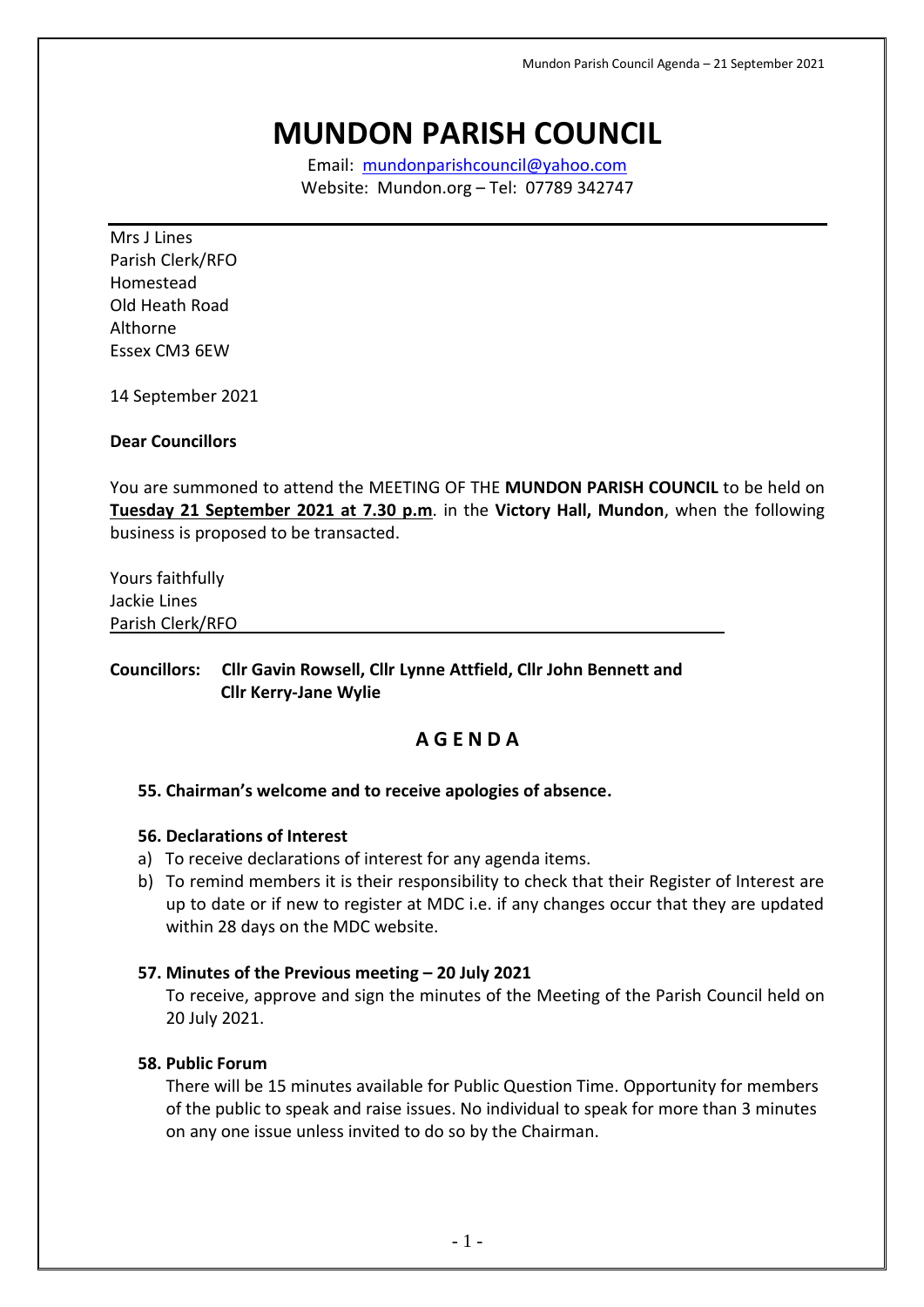A Code of conduct to be consistent with "Nolan Principles" which are set out in paragraph 3.1 of the Code of Conduct and the provisions of S29 (1) Localism Act 2011.

### **59. County/District Councillors Report**

To receive reports from County and/or District Councillors.

### **60. Councillor Vacancy**

Councillor position - to advertise public notice of casual vacancy.

### **61. Policies, Procedures and Risk Assessments**

To consider and resolve any annual or new drafts -

- a) Standing Orders, consider change for delegation to Clerk for supported planning applications.
- b) Draft procedures for internet banking and financial reporting to councillors, for review.

### **62. Transport**

- a) To receive an update and an opportunity for members to raise any new issues, make decisions accordingly.
- b) To receive an update on the Dengie Dart and where information may be found.

### **63. The Furze**

- a) To receive an update on The Furze, new boundary fencing, and consider any new items.
- b) Offer of memorial bench received.

### **64. Grass Cutting/Verges**

To receive an update and consider any new matters arising.

### **65. Neighbourhood Watch**

To receive an update, review, discuss and make any necessary decisions.

### **66. Woodside**

To receive an update regarding correspondence with Moat Housing in relation to contribution to the repair/replacement of the fence and in regard to Moat Housings historic offer to gift the grass area in front of Woodside to the Parish Council.

### **67. Website and Social Media**

To receive an update, review and consider any new items.

### **68. Planning**

## a) **Planning Applications:**

**To review -**

# **21/00682/FUL PP-09934476 – Mundon Hall, Vicarage Lane**

Erection of a covered cattle yard for the purposes of animal welfare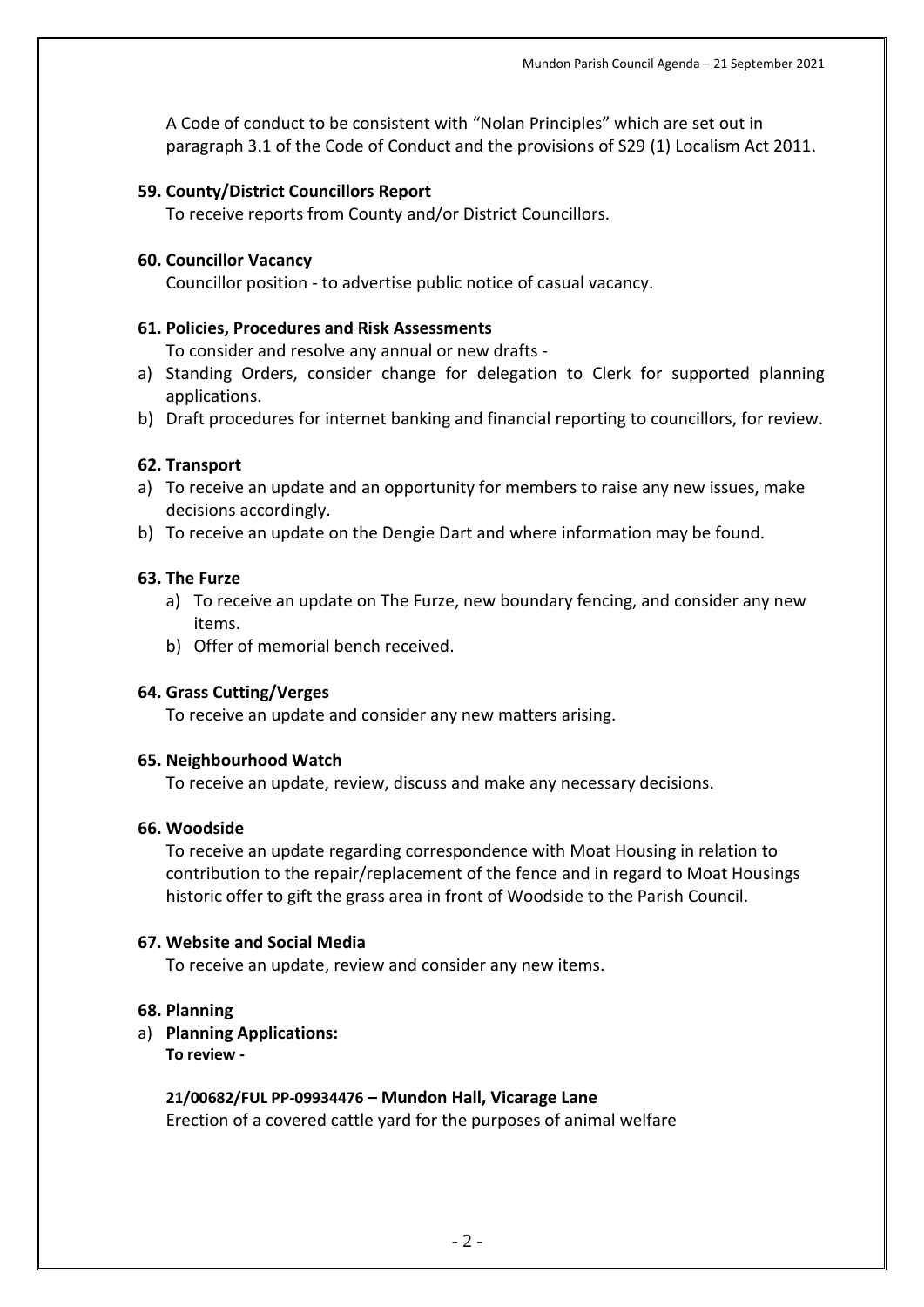## **21/00601/HOUSE PP-09867928 – The Farmhouse, New Hall Lane**

Demolish and rebuild of an existing, single storey, flat roofed side addition

### **21/00880/HOUSE PP-10159075 – Antonbury, New Hall Lane**

Two storey front, side and rear extension. Single storey rear extensions. Single storey front extension. New Chimney and changes to fenestration.

### b) **Planning Decisions**:

**21/00673/HOUSE PP-09922255 – The Thatch, Vicarage Lane** Proposed single storey side/rear extension – **Approved by MDC w/e 20 August 2021 week 33**

**21/00488/FUL PP-09768363 – Land between Furzedown and Elms Coal Yard, Main Road** New one and a half storey chalet style dwelling – **being considered by the meeting of the South-Eastern Area Planning Committee on 15 September 2021 @ 7.30pm**

### c) **Planning Correspondence:**

Members to note receipt via email of the following: List of planning applications weeks 27 to 36 List of planning decisions and appeals weeks 27 to 36

### **69. Parish Council Land – Ownership and Boundaries**

To receive an update, consider and make any necessary decisions.

### **70. Highways**

a) To receive updates on outstanding matters and an opportunity for members to raise any new highways issues. Highway Devolution Scheme.

Concerns raised regarding speed of tractors through village.

b) To review information received from the Community Protection Team after carrying out random speed checks.

### **71. Community**

- a) Recognition plaques to receive an update.
- b) Communication to new and existing residents Mundon Information Booklet, to receive an update.

### **72. Plume Educational Trust**

To receive an update from a Trustee - Cllr Wylie.

### **73. Correspondence**

A list will be provided on the evening of the meeting if any correspondence is received in addition to what has previously been circulated via email and is not an agenda item. No decisions can be made under this heading it is for information only.

### **74. Finance**

a) To resolve to approve, receipts, payments and bank reconciliations for July and August 2021. - List of payments circulated to members at the end of each month prior to the meeting.